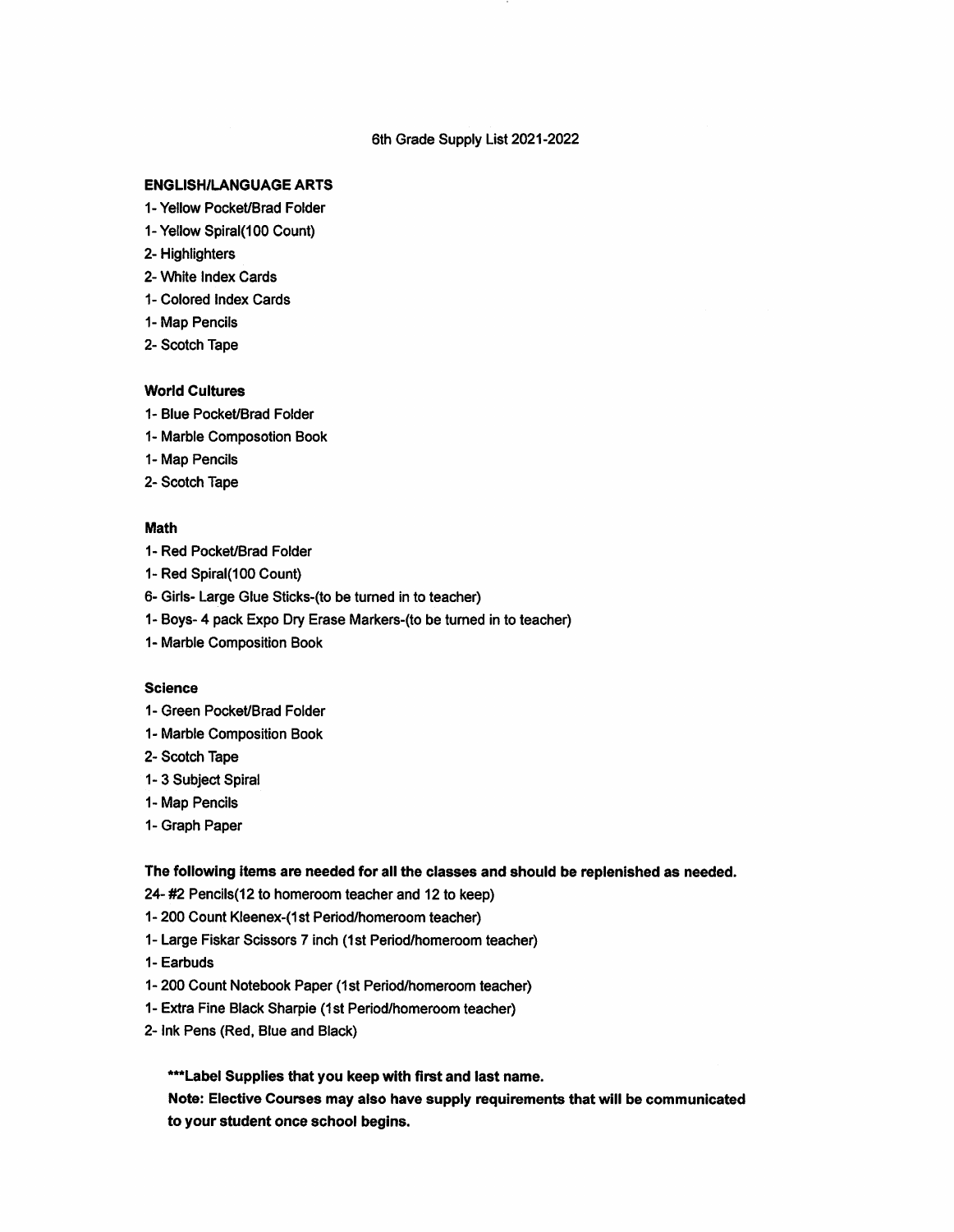## 7th Grade Supply List 2021-2022

2-12 Count #2 Pencils

1- Plastic Two Pocket Folder

1-3 Subject Spiral Notebook Wide Ruled 120ct

1- 2' Binder Avery Clear Cover w/ Interior Pockets White

1-Avery Economy Insertable Dividers, Color Tabs 5ct

1- Plastic Two Pocket Folder w/ Prongs

2- Marblle Composition Book Wide Ruled 100 Sheet Black

4- Scotch Magic Tape Invisible Dispenser

3- Crayola Pre-Sharpened 7' Colored Pencils 12ct

5-Elmer's Small Glue Stick Purple, Dry Clear .21oz

1-Clorox Disinfecting Wipes Flat Pack 30ct

1- Post-it Notes Super Sticky 3" x 3" Yellow 100ct

1- Gloves Disposable Clear Plastic 100ct

Loose Leaf Paper Wide Ruled 150ct

- 2- BIC Stic Medium Ballpoint Pen Red
- 2- BIC Stic Medium Ballpoint Pen Blue
- 2- BIC Stic MEdium Ballpoint Pen Black
- 1- Pencil/Crayon Sharpener 2 hole w/ Shavings Case
- 2- Avery Hi-Liter Chisel Tip Yellow
- 1- School Scissors 5" Pointed Tip
- 1- Stereo Headphones White Foam Earbuds
- 2- Kleenex Tissues 2-ply 125ct
- 1- Self-Addressed Envelope Mead Security Press-it Seal-it 4,13"x 9.5"
- BOYS-1- Ziplock Bags Gallon Slider 30ct
- GIRLS-1- Ziplock Quart Slider 40ct

Note: Elective Courses may also have supply requirements that will be communicated to your student once school begins.